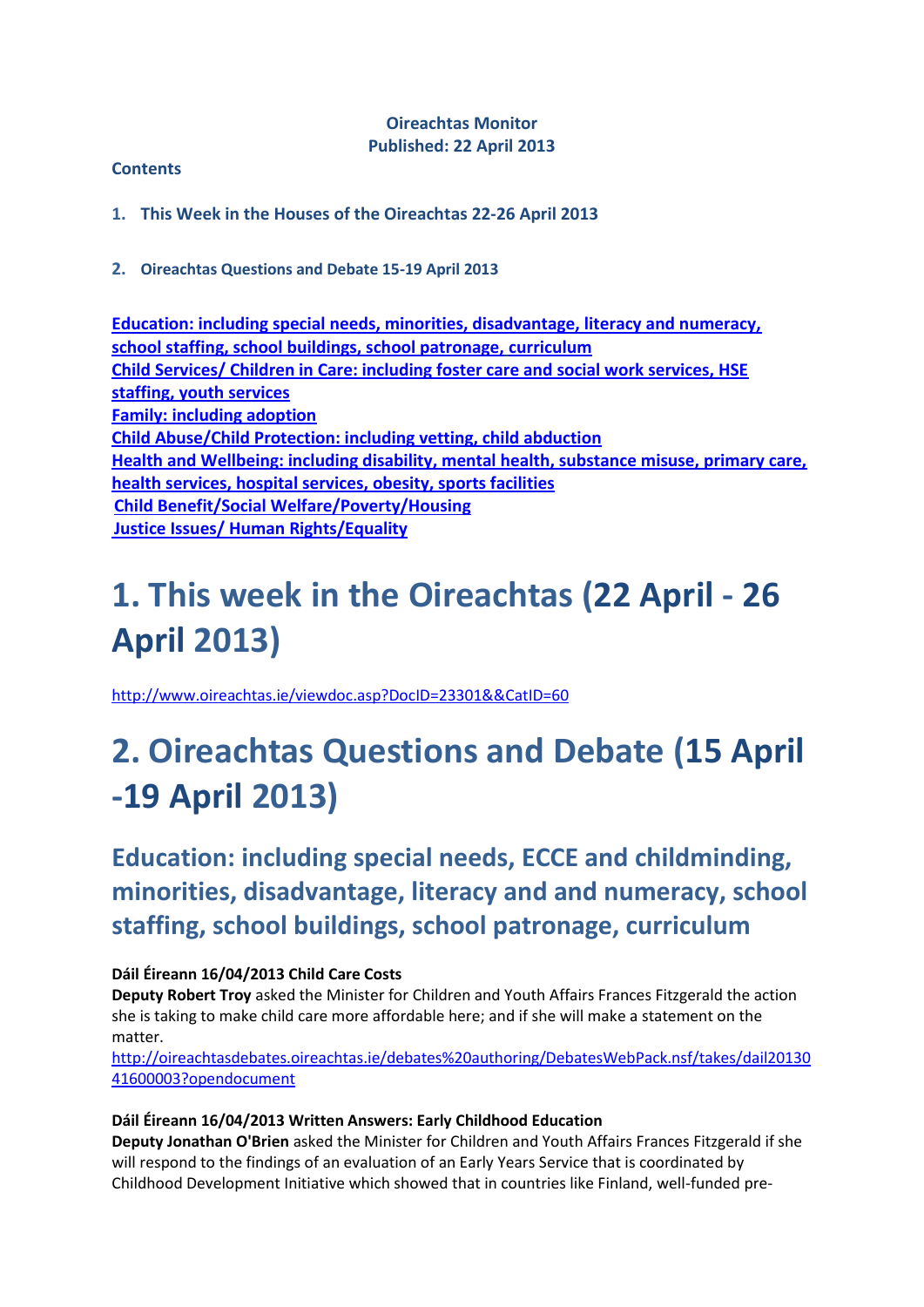school supports can help children overcome many of the barriers that otherwise prevent them from achieving their potential at school; and if she has plans to implement some of the findings contained in the report.

[http://oireachtasdebates.oireachtas.ie/debates%20authoring/DebatesWebPack.nsf/takes/dail20130](http://oireachtasdebates.oireachtas.ie/debates%20authoring/DebatesWebPack.nsf/takes/dail2013041600095?opendocument#WRTT02950) [41600095?opendocument#WRTT02950](http://oireachtasdebates.oireachtas.ie/debates%20authoring/DebatesWebPack.nsf/takes/dail2013041600095?opendocument#WRTT02950)

# <span id="page-1-0"></span>**Child Services/ Children in Care: including foster care and social work services, HSE staffing, youth services**

#### <span id="page-1-1"></span>**Dáil Éireann 16/04/2013 Legislative Programme**

**Deputy Robert Troy** asked the Minister for Children and Youth Affairs Frances Fitzgerald the legislation she will introduce between now and the summer recess; and if she will make a statement on the matter.

[http://oireachtasdebates.oireachtas.ie/debates%20authoring/DebatesWebPack.nsf/takes/dail20130](http://oireachtasdebates.oireachtas.ie/debates%20authoring/DebatesWebPack.nsf/takes/dail2013041600009?opendocument) [41600009?opendocument](http://oireachtasdebates.oireachtas.ie/debates%20authoring/DebatesWebPack.nsf/takes/dail2013041600009?opendocument)

#### **Dáil Éireann 17/04/2013 Written Answers: UN Convention on Children's Rights**

**Deputy Thomas P. Broughan** asked the Minister for Children and Youth Affairs Frances Fitzgerald her plans to sign and ratify the Optional Protocol to the Convention on the Rights of the Child on a communications procedure; if she can give an indication as to when signature and ratification of the Convention will take place; and if she will make a statement on the matter.

[http://oireachtasdebates.oireachtas.ie/debates%20authoring/DebatesWebPack.nsf/takes/dail20130](http://oireachtasdebates.oireachtas.ie/debates%20authoring/DebatesWebPack.nsf/takes/dail2013041700086?opendocument#WRAA00850) [41700086?opendocument#WRAA00850](http://oireachtasdebates.oireachtas.ie/debates%20authoring/DebatesWebPack.nsf/takes/dail2013041700086?opendocument#WRAA00850)

#### **Dáil Éireann 16/04/2013 Child and Family Support Agency Establishment**

Deputy Caoimhghín Ó Caoláin asked the Minister for Children and Youth Affairs Frances Fitzgerald if she will clarify the factual position regarding the now anticipated official commencement of operations by the Child and Family Support Agency; and if she will make a statement on the matter. [http://oireachtasdebates.oireachtas.ie/debates%20authoring/DebatesWebPack.nsf/takes/dail20130](http://oireachtasdebates.oireachtas.ie/debates%20authoring/DebatesWebPack.nsf/takes/dail2013041600005?opendocument) [41600005?opendocument](http://oireachtasdebates.oireachtas.ie/debates%20authoring/DebatesWebPack.nsf/takes/dail2013041600005?opendocument)

#### **Dáil Éireann 17/04/2013 Written Answers: Child and Family Support Agency Remit**

**Deputy Finian McGrath** asked the Minister for Children and Youth Affairs Frances Fitzgerald if she will confirm that family resource centres will form an integral part of the new Child and Family Support Agency when it is established; the role family resource centres will play in the new Child and Family Support Agency; if she will commit to providing adequate funding to family resource centres in order for them to carry out their obligations to the community under the new Child and Family Support Agency; and if she will make a statement on the matter.

[http://oireachtasdebates.oireachtas.ie/debates%20authoring/DebatesWebPack.nsf/takes/dail20130](http://oireachtasdebates.oireachtas.ie/debates%20authoring/DebatesWebPack.nsf/takes/dail2013041700086?opendocument#WRAA00850) [41700086?opendocument#WRAA00850](http://oireachtasdebates.oireachtas.ie/debates%20authoring/DebatesWebPack.nsf/takes/dail2013041700086?opendocument#WRAA00850)

#### **Dáil Éireann 16/04/2013 Written Answers: Children's Strategy**

**Deputy Jonathan O'Brien** Jonathan O'Brien asked the Minister for Children and Youth Affairs Frances Fitzgerald if the cross-departmental consultations on the proposed new Children and Young People's Policy Framework have concluded as anticipated by end of March, 2013; if the analysis of the public consultation is nearing completion; her now anticipated time-frame for the publication of the new Policy Framework; and if she will make a statement on the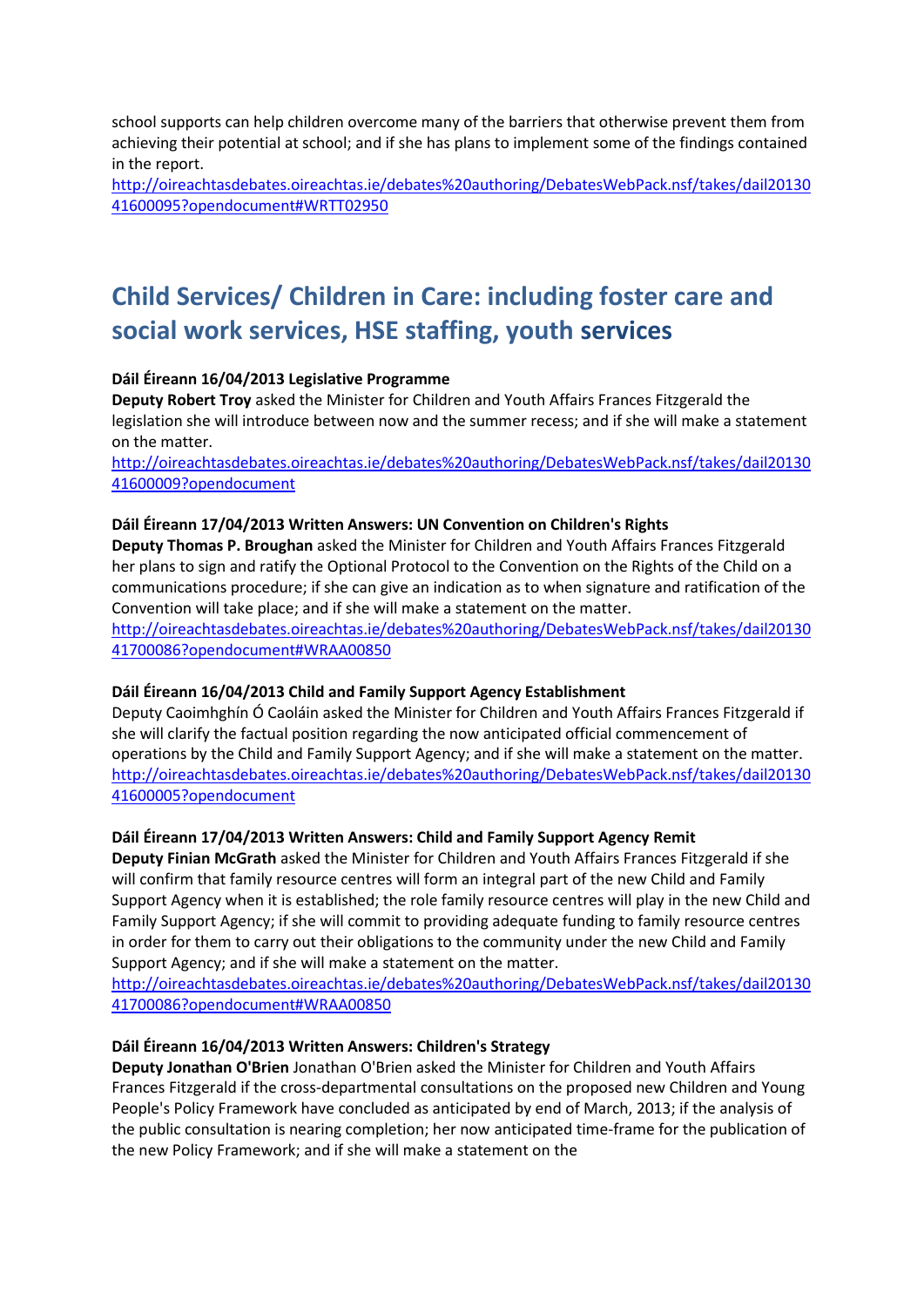matter. [http://oireachtasdebates.oireachtas.ie/debates%20authoring/DebatesWebPack.nsf/takes/d](http://oireachtasdebates.oireachtas.ie/debates%20authoring/DebatesWebPack.nsf/takes/dail2013041600054?opendocument#WRC00125) [ail2013041600054?opendocument#WRC00125](http://oireachtasdebates.oireachtas.ie/debates%20authoring/DebatesWebPack.nsf/takes/dail2013041600054?opendocument#WRC00125)

#### **Dáil Éireann 16/04/2013 Written Answers: Child Care Services**

**Deputy Peadar Tóibín** asked the Minister for Children and Youth Affairs Frances Fitzgerald if she will report on the progress made towards the introduction of a statutory right to aftercare for all young adults leaving the care system who seek and require continuing support; and if she will make a statement on the matter.

[http://oireachtasdebates.oireachtas.ie/debates%20authoring/DebatesWebPack.nsf/takes/dail20130](http://oireachtasdebates.oireachtas.ie/debates%20authoring/DebatesWebPack.nsf/takes/dail2013041600054?opendocument#WRC00125) [41600054?opendocument#WRC00125](http://oireachtasdebates.oireachtas.ie/debates%20authoring/DebatesWebPack.nsf/takes/dail2013041600054?opendocument#WRC00125)

#### **Dáil Éireann 16/04/2013 Written Answers: Youth Services**

**Deputy Róisín Shortall** asked the Minister for Children and Youth Affairs Frances Fitzgerald the basis for the budgetary cuts to youth services; and if she will provide an undertaking to minimise the impact of these on front-line services, and to protect services in the most disadvantaged areas. [http://oireachtasdebates.oireachtas.ie/debates%20authoring/DebatesWebPack.nsf/takes/da](http://oireachtasdebates.oireachtas.ie/debates%20authoring/DebatesWebPack.nsf/takes/dail2013041600054?opendocument#WRC01050) [il2013041600054?opendocument#WRC01050](http://oireachtasdebates.oireachtas.ie/debates%20authoring/DebatesWebPack.nsf/takes/dail2013041600054?opendocument#WRC01050)

**Deputy Bernard Durkan** asked the Minister for Children and Youth Affairs Frances Fitzgerald her proposals over the next three years for the provision of support services for the youth with particular reference to the need to address such issues as cyber or other forms of bullying and intimidation; if she has received any submissions in this regard; if she expects to be in a position to set out primary guidelines; and if she will make a statement on the matter. [http://oireachtasdebates.oireachtas.ie/debates%20authoring/DebatesWebPack.nsf/takes/dail20130](http://oireachtasdebates.oireachtas.ie/debates%20authoring/DebatesWebPack.nsf/takes/dail2013041600054?opendocument#WRC01350) [41600054?opendocument#WRC01350](http://oireachtasdebates.oireachtas.ie/debates%20authoring/DebatesWebPack.nsf/takes/dail2013041600054?opendocument#WRC01350)

#### **Dáil Éireann 16/04/2013 Written Answers: Proposed Legislation**

**Deputy Caoimhghín Ó Caoláin** asked the Minister for Children and Youth Affairs Frances Fitzgerald the position regarding her preparations for the presentation to the Dáil of the adoption amendment legislation arising from the successful passage of the Children's Rights Referendum; the additional areas she is planning to include; and if she will make a statement on the matter. [http://oireachtasdebates.oireachtas.ie/debates%20authoring/DebatesWebPack.nsf/takes/dail20130](http://oireachtasdebates.oireachtas.ie/debates%20authoring/DebatesWebPack.nsf/takes/dail2013041600054?opendocument#WRC01550) [41600054?opendocument#WRC01550](http://oireachtasdebates.oireachtas.ie/debates%20authoring/DebatesWebPack.nsf/takes/dail2013041600054?opendocument#WRC01550)

#### **Dáil Éireann 16/04/2013 Written Answers: Children and Family Services**

**Deputy Bernard Durkan** asked the Minister for Children and Youth Affairs Frances Fitzgerald the extent to which she has identified the full scope and extent of the responsibilities of her Department including the budgetary requirements over the next three years; the degree to which she has identified any shortcomings in the system in regard to the well-being and protection of children including early warning systems and the provision of stress-testing of the services to ensure an adequacy of response to meet the challenges of the modern era; and if she will make a statement on the matter.

[http://oireachtasdebates.oireachtas.ie/debates%20authoring/DebatesWebPack.nsf/takes/dail20130](http://oireachtasdebates.oireachtas.ie/debates%20authoring/DebatesWebPack.nsf/takes/dail2013041600054?opendocument#WRC01750) [41600054?opendocument#WRC01750](http://oireachtasdebates.oireachtas.ie/debates%20authoring/DebatesWebPack.nsf/takes/dail2013041600054?opendocument#WRC01750)

#### **Dáil Éireann 16/04/2013 Written Answers: Foster Care provision**

**Deputy Dessie Ellis** asked the Minister for Children and Youth Affairs Frances Fitzgerald the steps she is taking to address the deficiencies highlighted by the Health Information and Quality Authority regarding the fostering service in the Dublin North West area; and if she will make a statement on the matter.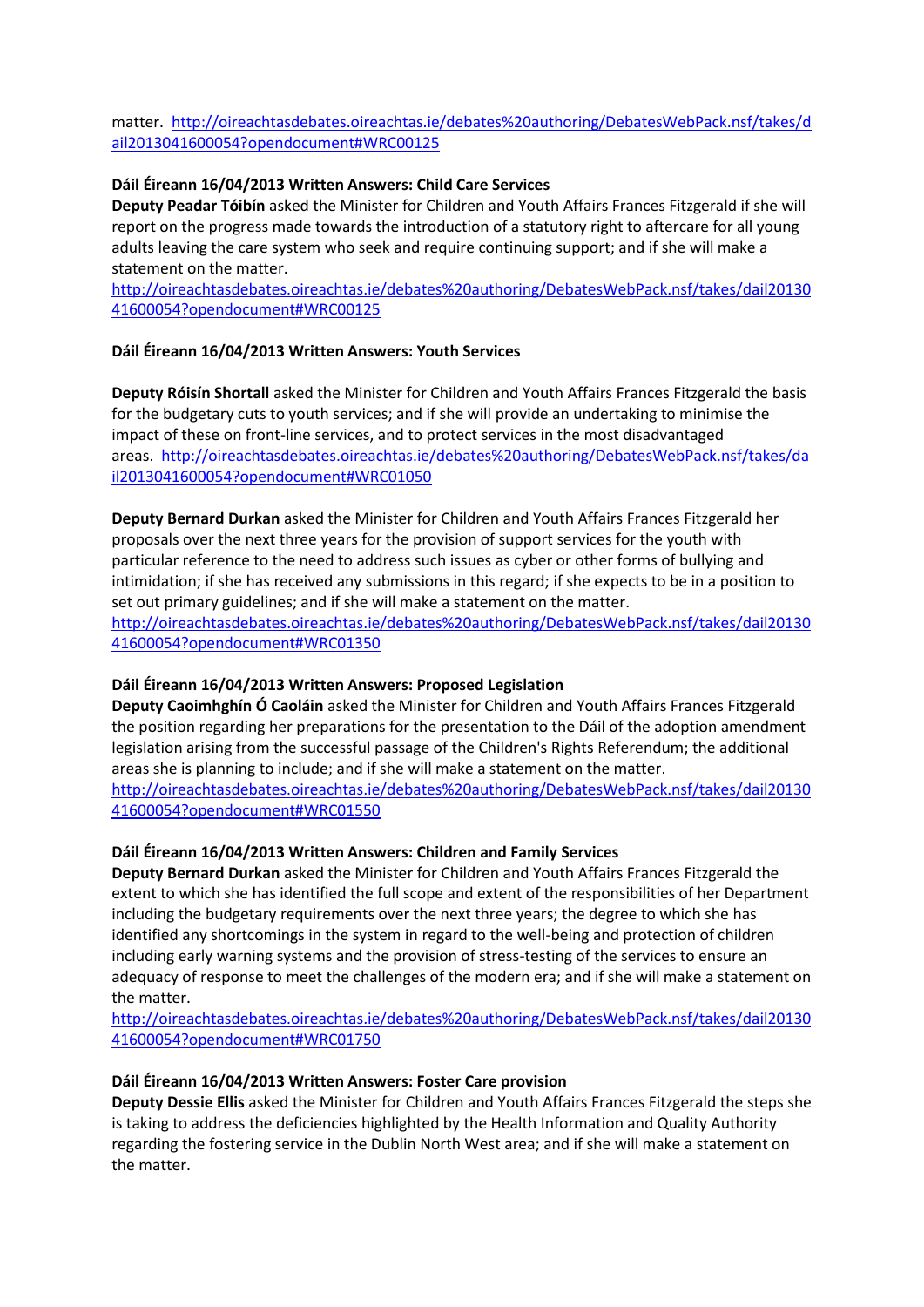[http://oireachtasdebates.oireachtas.ie/debates%20authoring/DebatesWebPack.nsf/takes/dail20130](http://oireachtasdebates.oireachtas.ie/debates%20authoring/DebatesWebPack.nsf/takes/dail2013041600054?opendocument#WRC01950) [41600054?opendocument#WRC01950](http://oireachtasdebates.oireachtas.ie/debates%20authoring/DebatesWebPack.nsf/takes/dail2013041600054?opendocument#WRC01950)

#### **Dáil Éireann 16/04/2013 Written Answers: Departmental Strategies**

**Deputy Nicky McFadden** asked the Minister for Children and Youth Affairs Frances Fitzgerald if the development of socially funded child care, after-school care and community based education programmes will form part of the Irish social investment strategy; and if she will make a statement on the matter.

[http://oireachtasdebates.oireachtas.ie/debates%20authoring/DebatesWebPack.nsf/takes/dail20130](http://oireachtasdebates.oireachtas.ie/debates%20authoring/DebatesWebPack.nsf/takes/dail2013041600095?opendocument#WRTT00550) [41600095?opendocument#WRTT00550](http://oireachtasdebates.oireachtas.ie/debates%20authoring/DebatesWebPack.nsf/takes/dail2013041600095?opendocument#WRTT00550)

#### **Dáil Éireann 16/04/2013 Written Answers: Child Care Services**

**Deputy Joe McHugh** asked the Minister for Children and Youth Affairs Frances Fitzgerald with reference to the €2.75m fund for maintaining the upkeep of interior services, equipment and natural outdoor spaces for all children, if she will clarify which types of childcare settings are eligible for this funding; and if she will make a statement on the matter**.**

[http://oireachtasdebates.oireachtas.ie/debates%20authoring/DebatesWebPack.nsf/takes/dail20130](http://oireachtasdebates.oireachtas.ie/debates%20authoring/DebatesWebPack.nsf/takes/dail2013041600095?opendocument#WRTT01550) [41600095?opendocument#WRTT01550](http://oireachtasdebates.oireachtas.ie/debates%20authoring/DebatesWebPack.nsf/takes/dail2013041600095?opendocument#WRTT01550)

#### **Dáil Éireann 16/04/2013 Written Answers: Child Care Services**

**Deputy Stephen Donnelly** asked the Minister for Children and Youth Affairs Frances Fitzgerald if he will release the analysis undertaken prior to removing Health Service Executive funding from the Childminder Advisory Officers; and if she will make a statement on the

matter. [http://oireachtasdebates.oireachtas.ie/debates%20authoring/DebatesWebPack.nsf/](http://oireachtasdebates.oireachtas.ie/debates%20authoring/DebatesWebPack.nsf/takes/dail2013041600095?opendocument#WRTT01950) [takes/dail2013041600095?opendocument#WRTT01950](http://oireachtasdebates.oireachtas.ie/debates%20authoring/DebatesWebPack.nsf/takes/dail2013041600095?opendocument#WRTT01950)

#### **Dáil Éireann 16/04/2013 Written Answers: Children and Family Services**

**Deputy Róisín Shortall** asked the Minister for Children and Youth Affairs Frances Fitzgerald if she will agree to an early meeting with a cross-party group of TDs which recently met with CDYSB funded projects which will suffer significant funding cuts, in order to discuss the implications of these cuts for young persons in the Dublin city area; and if she will make a statement on the matter. [http://oireachtasdebates.oireachtas.ie/debates%20authoring/DebatesWebPack.nsf/takes/dail20130](http://oireachtasdebates.oireachtas.ie/debates%20authoring/DebatesWebPack.nsf/takes/dail2013041600095?opendocument#WRTT03150) [41600095?opendocument#WRTT03150](http://oireachtasdebates.oireachtas.ie/debates%20authoring/DebatesWebPack.nsf/takes/dail2013041600095?opendocument#WRTT03150)

#### **Dáil Éireann 16/04/2013 Written Answers: Children Services Committees**

**Deputy Róisín Shortall** asked the Minister for Children and Youth Affairs Frances Fitzgerald further to Parliamentary Question No. 236 of 21 march 2013, her plans to deal with the considerable variation in geographical coverage of the various agencies she mentions as being part of the CSC initiative.

[http://oireachtasdebates.oireachtas.ie/debates%20authoring/DebatesWebPack.nsf/takes/dail20130](http://oireachtasdebates.oireachtas.ie/debates%20authoring/DebatesWebPack.nsf/takes/dail2013041600095?opendocument&highlight=child%20and%20family#WRTT03550) [41600095?opendocument&highlight=child%20and%20family#WRTT03550](http://oireachtasdebates.oireachtas.ie/debates%20authoring/DebatesWebPack.nsf/takes/dail2013041600095?opendocument&highlight=child%20and%20family#WRTT03550)

### <span id="page-3-0"></span>**Family: Including adoption**

#### **Dáil Éireann 16/04/2013 Written Answers: Illegal Adoptions**

**Deputy Clare Daly** asked the Minister for Children and Youth Affairs Frances Fitzgerald if she will adopt a similar approach as that of the Australian government in apologising and acknowledging the people who were illegally adopted in that State.

[http://oireachtasdebates.oireachtas.ie/debates%20authoring/DebatesWebPack.nsf/takes/dail20130](http://oireachtasdebates.oireachtas.ie/debates%20authoring/DebatesWebPack.nsf/takes/dail2013041600054?opendocument#WRC01950) [41600054?opendocument#WRC01950](http://oireachtasdebates.oireachtas.ie/debates%20authoring/DebatesWebPack.nsf/takes/dail2013041600054?opendocument#WRC01950)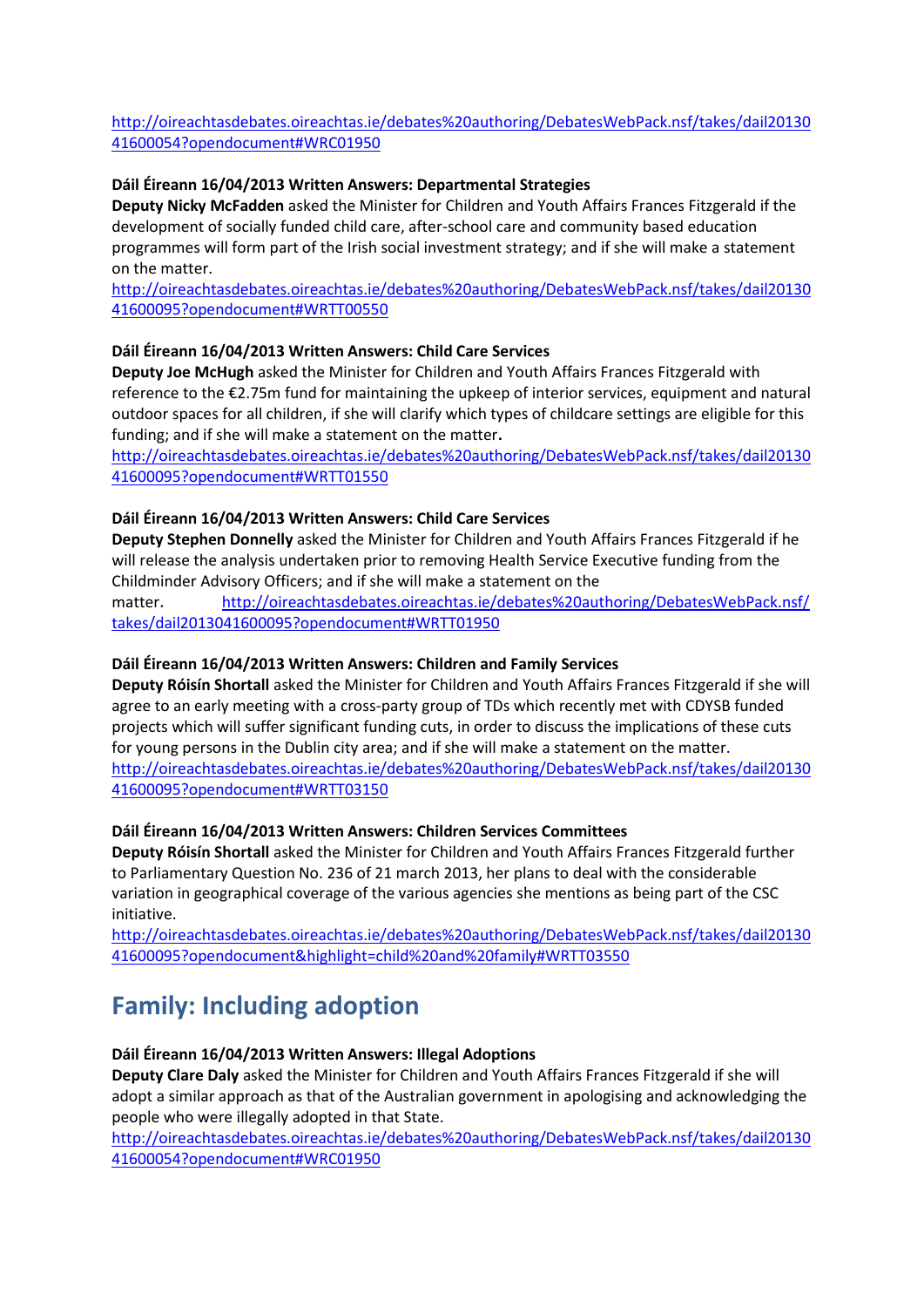#### **Dáil Éireann 16/04/2013 Written Answers: Inter-Country Adoption**

Deputy Robert Troy asked the Minister for Children and Youth Affairs Frances Fitzgerald when inter country adoptions between Ireland and Vietnam will resume; and if she will make a statement on the matter.

[http://oireachtasdebates.oireachtas.ie/debates%20authoring/DebatesWebPack.nsf/takes/dail20130](http://oireachtasdebates.oireachtas.ie/debates%20authoring/DebatesWebPack.nsf/takes/dail2013041600095?opendocument#WRTT00950) [41600095?opendocument#WRTT00950](http://oireachtasdebates.oireachtas.ie/debates%20authoring/DebatesWebPack.nsf/takes/dail2013041600095?opendocument#WRTT00950)

#### **Dáil Éireann 16/04/2013 Written Answers: Adoption legislation**

**Deputy Pádraig MacLochlainn** asked the Minister for Children and Youth Affairs Frances Fitzgerald if her attention has been drawn to the judgment of the European Court of Human rights in X and Others v Austria on discrimination on grounds of sexual orientation in step-parent adoption and the implications for the legal system here; her plans to amend Irish law to become ECHR compliant in this area; and if she will make a statement on the matter.

[http://oireachtasdebates.oireachtas.ie/debates%20authoring/DebatesWebPack.nsf/takes/dail20130](http://oireachtasdebates.oireachtas.ie/debates%20authoring/DebatesWebPack.nsf/takes/dail2013041600095?opendocument#WRTT02550) [41600095?opendocument#WRTT02550](http://oireachtasdebates.oireachtas.ie/debates%20authoring/DebatesWebPack.nsf/takes/dail2013041600095?opendocument#WRTT02550)

**Deputy Patrick O'Donovan** asked the Minister for Children and Youth Affairs Frances Fitzgerald if she will consider initiating discussions between Ireland and Belarus on the matter of inter-country adoptions; and if she will make a statement on the matter.

[http://oireachtasdebates.oireachtas.ie/debates%20authoring/DebatesWebPack.nsf/takes/dail20130](http://oireachtasdebates.oireachtas.ie/debates%20authoring/DebatesWebPack.nsf/takes/dail2013041600095?opendocument#WRTT03150) [41600095?opendocument#WRTT03150](http://oireachtasdebates.oireachtas.ie/debates%20authoring/DebatesWebPack.nsf/takes/dail2013041600095?opendocument#WRTT03150)

# **Child Abuse/Child Protection: including vetting, child abduction**

### **Dáil Éireann 16/04/2013 Written Answers: Child Protection Issues**

**Deputy Mick Wallace** asked the Minister for Children and Youth Affairs Frances Fitzgerald the action she has taken to date to address ongoing concerns in relation to child protection and welfare for children living in the direct provision system, as highlighted by the 2012 Irish Refugee Council report State sanctioned child poverty and exclusion; if she is working with the Department of Justice and Equality to review the existing child protection safeguards in direct provision centres; and if she will make a statement on the matter.

[http://oireachtasdebates.oireachtas.ie/debates%20authoring/DebatesWebPack.nsf/takes/dail20130](http://oireachtasdebates.oireachtas.ie/debates%20authoring/DebatesWebPack.nsf/takes/dail2013041600054?opendocument#WRC00850) [41600054?opendocument#WRC00850](http://oireachtasdebates.oireachtas.ie/debates%20authoring/DebatesWebPack.nsf/takes/dail2013041600054?opendocument#WRC00850)

#### **Dáil Éireann 16/04/2013 Written Answers: Child Protection Services**

**Deputy Mary Lou McDonald** asked the Minister for Children and Youth Affairs Frances Fitzgerald the position regarding the review of child protection practices across all Catholic Church dioceses; the numbers and names of those completed; the number and names of those underway; when she expects that the remaining reviews will get underway; and if she will make a statement on the matter.

[http://oireachtasdebates.oireachtas.ie/debates%20authoring/DebatesWebPack.nsf/takes/dail20130](http://oireachtasdebates.oireachtas.ie/debates%20authoring/DebatesWebPack.nsf/takes/dail2013041600054?opendocument#WRC01950) [41600054?opendocument#WRC01950](http://oireachtasdebates.oireachtas.ie/debates%20authoring/DebatesWebPack.nsf/takes/dail2013041600054?opendocument#WRC01950)

#### **Dáil Éireann 16/04/2013 Written Answers: Child Death Review Group Report**

**Deputy Dara Calleary** asked the Minister for Children and Youth Affairs Frances Fitzgerald the action she has taken following on from the report of the Independent Child Death Review Group; and if she will make a statement on the matter.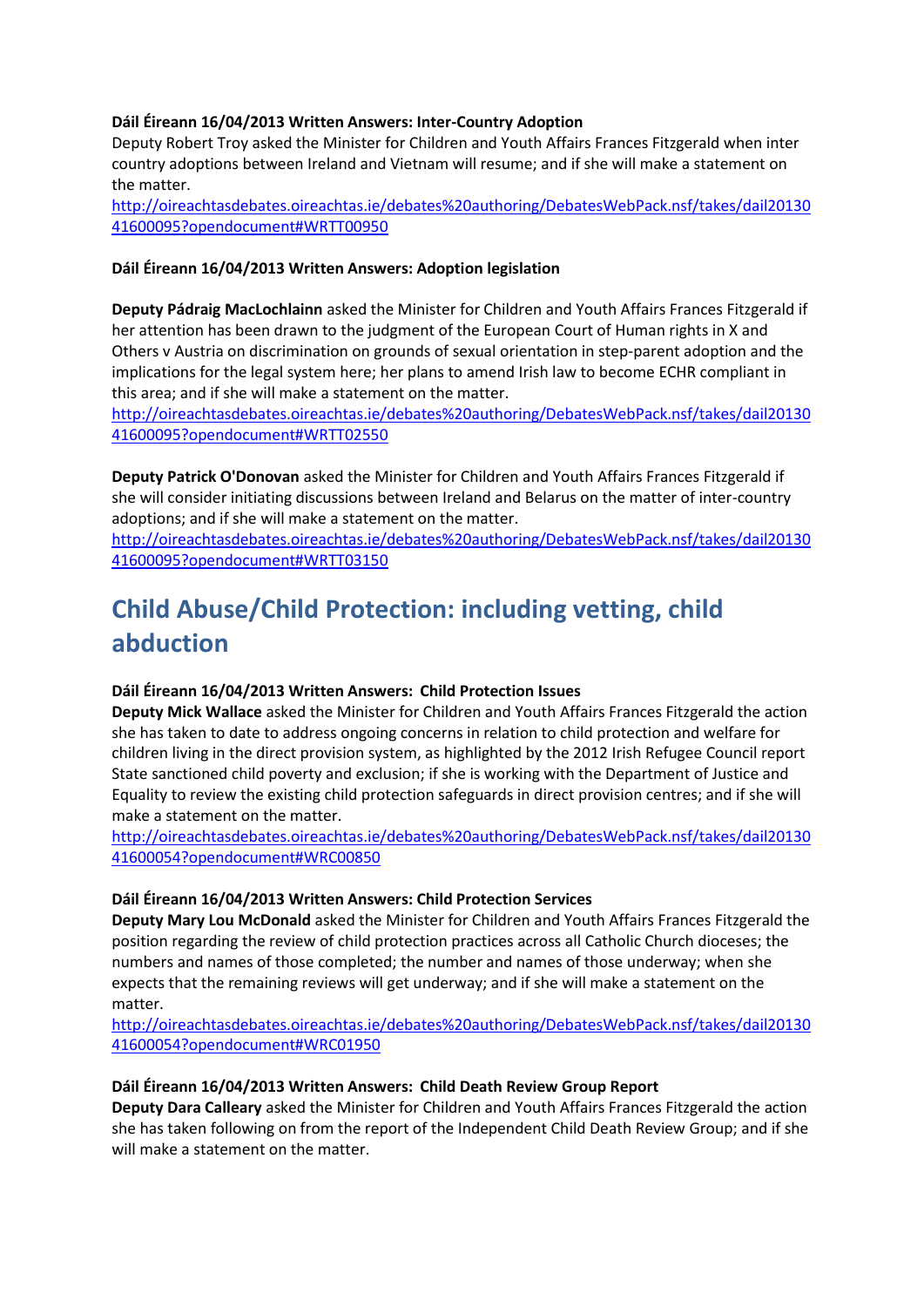[http://oireachtasdebates.oireachtas.ie/debates%20authoring/DebatesWebPack.nsf/takes/dail20130](http://oireachtasdebates.oireachtas.ie/debates%20authoring/DebatesWebPack.nsf/takes/dail2013041600054?opendocument#WRC01950) [41600054?opendocument#WRC01950](http://oireachtasdebates.oireachtas.ie/debates%20authoring/DebatesWebPack.nsf/takes/dail2013041600054?opendocument#WRC01950)

#### **Dáil Éireann 16/04/2013 Written Answers: Child Abuse**

**Deputy Denis Naughten** asked the Minister for Children and Youth Affairs Frances Fitzgerald when the audit of serious neglect cases will be published; the reason for the delay in its publication; if she is concerned that the audit report which was produced on foot of a specific recommendation of a public inquiry has not yet been published two years after it has been completed; and if she will make a statement on the matter.

[http://oireachtasdebates.oireachtas.ie/debates%20authoring/DebatesWebPack.nsf/takes/dail20130](http://oireachtasdebates.oireachtas.ie/debates%20authoring/DebatesWebPack.nsf/takes/dail2013041600054?opendocument#WRC01950) [41600054?opendocument#WRC01950](http://oireachtasdebates.oireachtas.ie/debates%20authoring/DebatesWebPack.nsf/takes/dail2013041600054?opendocument#WRC01950)

#### **Dáil Éireann 16/04/2013 Written Answers: Child Care Services**

**Deputy Denis Naughten** asked the Minister for Children and Youth Affairs Frances Fitzgerald the progress made to date in implementing the recommendations in the report on the Roscommon Child Care Case; and if she will make a statement on the matter.

[http://oireachtasdebates.oireachtas.ie/debates%20authoring/DebatesWebPack.nsf/takes/dail20130](http://oireachtasdebates.oireachtas.ie/debates%20authoring/DebatesWebPack.nsf/takes/dail2013041600095?opendocument#WRTT02350) [41600095?opendocument#WRTT02350](http://oireachtasdebates.oireachtas.ie/debates%20authoring/DebatesWebPack.nsf/takes/dail2013041600095?opendocument#WRTT02350)

# <span id="page-5-0"></span>**Health and Wellbeing: including disability, mental health, substance misuse, primary care, health services, hospital services, obesity, sports facilities**

<span id="page-5-1"></span>**Joint Committee on Transport and Communications 17/04/2013 Sponsorship of Major Sporting Events by Drinks Industry: Discussion with Alcohol Action Ireland and College of Psychiatrists of Ireland** 

[http://oireachtasdebates.oireachtas.ie/debates%20authoring/DebatesWebPack.nsf/committeetakes](http://oireachtasdebates.oireachtas.ie/debates%20authoring/DebatesWebPack.nsf/committeetakes/TRJ2013041700003?opendocument) [/TRJ2013041700003?opendocument](http://oireachtasdebates.oireachtas.ie/debates%20authoring/DebatesWebPack.nsf/committeetakes/TRJ2013041700003?opendocument)

#### **Dáil Éireann 19/04/2013 Maternity Protection (Members of the Houses of the Oireachtas) Bill 2013: Second Stage [Private Members]**

[http://oireachtasdebates.oireachtas.ie/debates%20authoring/DebatesWebPack.nsf/takes/dail20130](http://oireachtasdebates.oireachtas.ie/debates%20authoring/DebatesWebPack.nsf/takes/dail2013041900003?opendocument) [41900003?opendocument](http://oireachtasdebates.oireachtas.ie/debates%20authoring/DebatesWebPack.nsf/takes/dail2013041900003?opendocument)

#### **Dáil Éireann 16/04/2013 Written Answers: Children and Family Services**

**Deputy Seán Crowe** asked the Minister for Children and Youth Affairs Frances Fitzgerald the number of social workers who have received and who are currently receiving, child and adolescent mental health training; her plans to extend this training to all social workers dealing with children and young adults; and if she will make a statement on the matter.

[http://oireachtasdebates.oireachtas.ie/debates%20authoring/DebatesWebPack.nsf/takes/dail20130](http://oireachtasdebates.oireachtas.ie/debates%20authoring/DebatesWebPack.nsf/takes/dail2013041600054?opendocument#WRC01950) [41600054?opendocument#WRC01950](http://oireachtasdebates.oireachtas.ie/debates%20authoring/DebatesWebPack.nsf/takes/dail2013041600054?opendocument#WRC01950)

# **Child Benefit/Social Welfare/Poverty/Housing**

**Dáil Éireann 16/04/2013 Written Answers: Child Poverty**